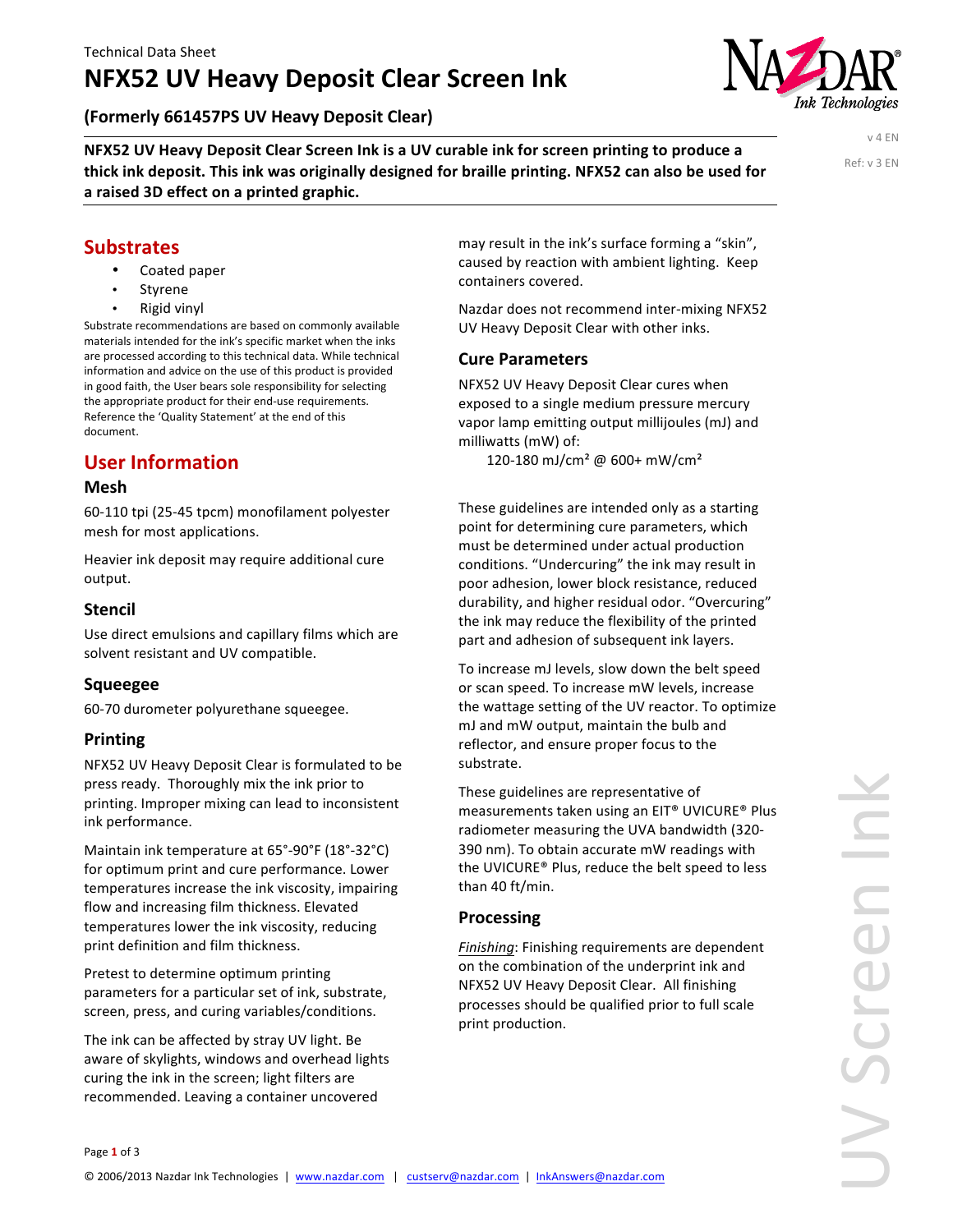# **NFX52 UV Heavy Deposit Clear Screen Ink**



## **(Formerly 661457PS UV Heavy Deposit Clear)**

### **Cleanup**

Screen Wash (Prior to Reclaim): Use IMS201 Premium Graphic Screen Wash, IMS203 Economy Graphic Screen Wash, or IMS206 Graphic Auto Screen Wash. 

*Press Wash (On Press):* Use IMS301 Premium Graphic Press Wash.

### **Storage / Shelf Life**

Store closed containers at temperatures between 65°-78°F (18°-25°C). Storing products outside of these recommendations may shorten their shelf life. Ink taken from the press should not be returned to the original container; store separately to avoid contaminating unused ink.

NFX52 UV Heavy Deposit Clear supplied in 1 gallon containers or smaller are useable for a period of at least 24 months from the date of manufacture. 

## **General Information**

#### **Ink Handling**

Wear gloves and barrier cream to prevent direct skin contact. Safety glasses are suggested in areas where ink may be splashed. If ink does come in contact with skin, wipe ink off with a clean, dry cloth (do not use solvent or reducer). Wash the affected area with soap and water. Consult the applicable Safety Data Sheet (SDS / MSDS) for further instructions and warnings.

This ink series is a one-part, 100% solids UVcurable screen printing ink and does not contain N-vinyl-2-pyrrolidone (trade name V-Pyrol®).

For assistance on a wide range of important regulatory issues, consult the following Regulatory Compliance Department link at [http://www.nazdar.com](http://www.nazdar.com/en-us/RESOURCES-Health-and-Safety-Compliance.aspx) or contact Nazdar Ink Technologies - World Headquarters (see contact listing at the end of this document).

### **Adhesion Testing**

Page 2 of 3

Even when recommended UV energy output levels are achieved, it is imperative to check the degree of cure on a **cooled down** print:

- 1. Touch of ink surface the ink surface should be smooth.
- 2. Thumb twist  $-$  the ink surface should not mar or smudge.

3. Scratch surface  $-$  the ink surface should resist scratching. 

## **Manufacturer's Product Offering**

Based on information from our raw material suppliers, these ink products are formulated to contain less than 0.06% lead. If exact heavy metal content is required, independent lab analysis is recommended.

## **Special Effect Pigments**

When NFX52 UV Heavy Deposit Clear is to be printed with a special effect color, all ink layers must be evaluated for intercoat adhesion before proceeding with the production run. To maximize intercoat adhesion, specialty colors should be printed as late as possible in the print sequence.

Pigments may settle in the container; prior to printing, thoroughly mix the ink.

The following special effect pigments may be added to NFX52 UV Heavy Deposit Clear. Contact Nazdar for the item number(s) and availability of special effect products. Technical Data Sheets for each of the following special effect pigments can be found at www.nazdar.com.

*Pearlescent* / Interference: Add up to 4% by weight.

*Multi-Chromatic*: Add up to 4% by weight.

*Phosphorescent:* Add up to 4% by weight.

Fluorescent: Add up to 4% by weight. Fluorescent colors fade quickly with exposure to ultraviolet light. This includes outdoor exposure as well as UV reactor exposure.

## **Packaging / Availability**

**NFX52 UV Heavy Deposit Clear** is packaged in gallon containers.

Cleaners are packaged in gallon, 5 gallon, and 55 gallon containers.

### **Cleaners / Clean Up**

| <b>Item Number</b> | <b>Item Description</b>     |
|--------------------|-----------------------------|
| <b>IMS201</b>      | Premium Graphic Screen Wash |
| <b>IMS203</b>      | Economy Graphic Screen Wash |
| <b>IMS206</b>      | Graphic Auto Screen Wash    |
| <b>IMS301</b>      | Premium Graphic Press Wash  |

### **Nazdar Quality Statement**

v 4 EN